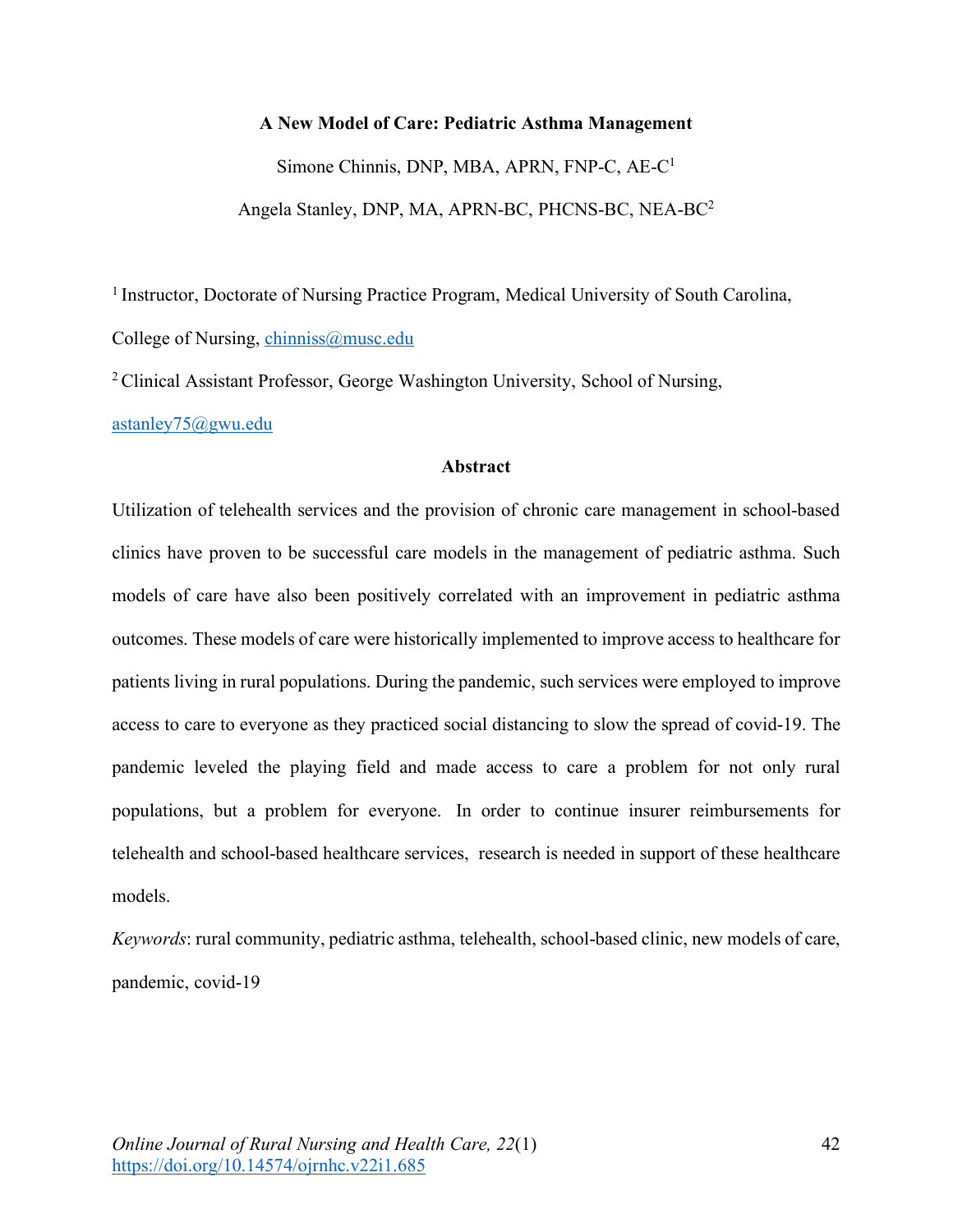# **A New Model of Care: Pediatric Asthma Management**

Prior to the coronavirus (COVID-19) pandemic, barriers to care for rural and underserved populations included work conflicts and geographical distance. Simply put, parents/legal guardians of working families were unable to obtain time off from work in order to attend asthmarelated healthcare visits and encountered difficulties related to living in rural areas where one had to travel far distances to seek healthcare. Barriers to healthcare for patients with asthma did not occur as a result of clinics' refusal to provide care. In March 2020, COVID-19 was identified as a pandemic by the World Health Organization, and a national emergency was declared in the United States (Brown et al, 2021). Brown et al. (2021) completed a retrospective chart audit of four medical institutions in North Carolina (2,144,207 people living in rural areas) and South Carolina (728,561 people living in rural areas)--Wake Forest Baptist Health/Wake Forest School of Medicine, University of North Carolina at Chapel Hill Health, East Carolina University Clinics, and Prisma Health/University of South Carolina School of Medicine Greenville—that manifests there was a decrease of 64.5% in the number of pediatric visits (0 to 18 years old) from 2019 to 2020. By July 2021, the southern region of the United States, which includes North Carolina and South Carolina, was classified as one of several regions with the highest prevalence of COVID-19 (Economic Research Service [ERS], 2021). Additionally, the ERS (2021) noted that farming dependent, nonmetropolitan counties experienced the second highest cumulative cases of COVID-19 per 100,000 inhabitants.

During the pandemic many pediatric primary care clinics were forced to choose which chief complaints to manage in-person (in the office) versus sick visits to manage in makeshift settings outside of clinic areas. The direct and indirect impacts of COVID-19 on children are endless—e.g. decreased primary care visits for routine check and chronic disease management of conditions like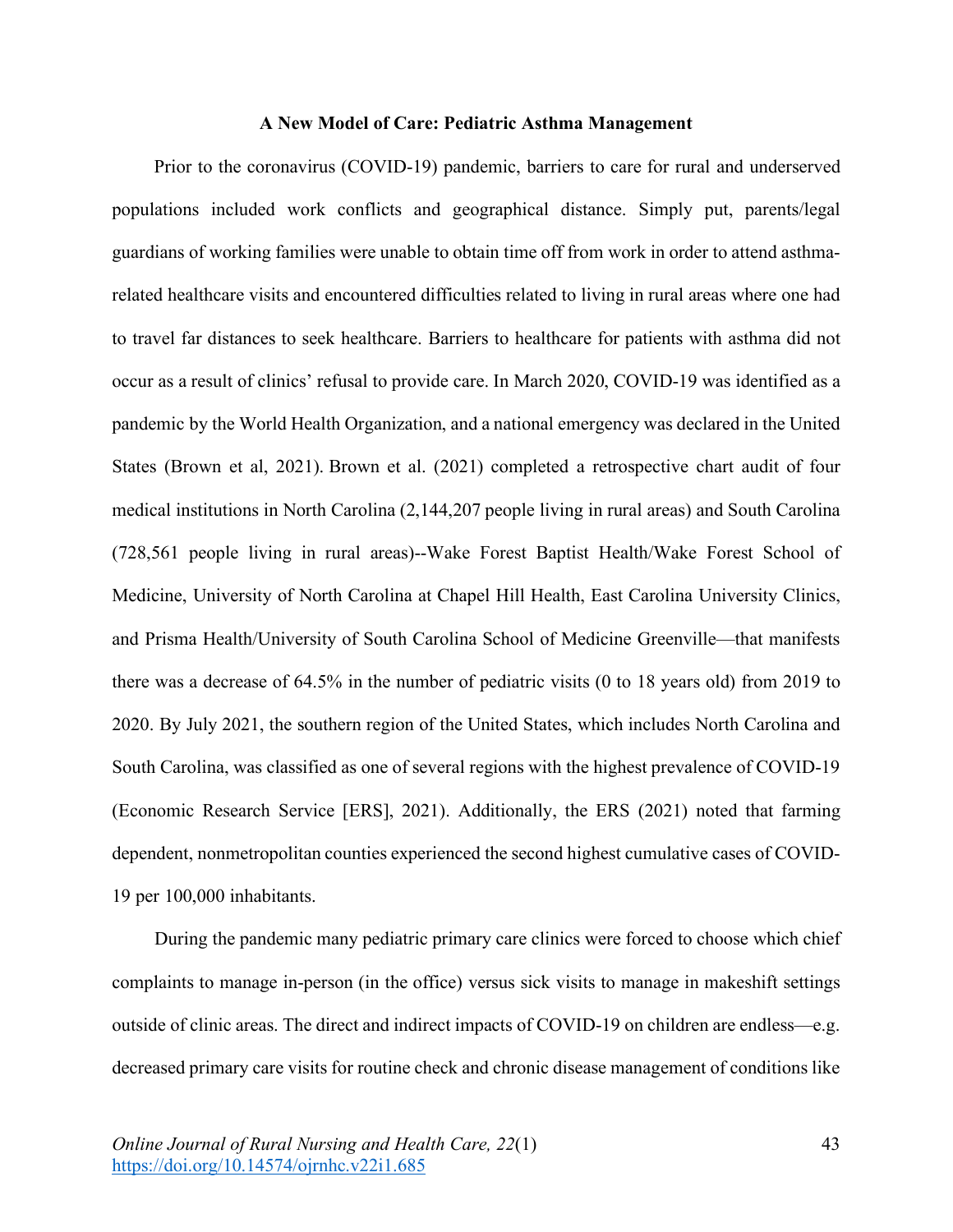asthma, decreased vaccination uptake leading to an increase risk in the development of infectious diseases, increased number of days missed from school, increased mental health problems like depression and anxiety, etc. Providers prioritized visits based upon chief complaint, patient's age, and risk of morbidity/mortality. Additionally, emergency rooms limited the types of patients they were willing to manage. Asthma patients who were not in a state of exacerbation were refused routine care in primary care clinics. Because asthma patients are at risk for developing severe complications as a result of COVID-19, it became imperative for these patients to undergo routine follow up in an attempt to prevent exacerbations and reduce their risk of developing complications if they were to contract COVID-19. This led to the implementation of different modes of care to replace in-person visits in an attempt to assess for the presence, and reduce the occurrence, of asthma-related impairment and adverse outcomes. Telehealth and school-based clinics are models of care that have historically been explored to provide asthma management to patients in rural communities. This literature review was conducted to gain a better understanding of effective pediatric asthma management interventions in telehealth and school-based settings in the United States in an attempt to provide care for children with asthma during the pandemic and improve access to care in rural communities. Information gleaned from this review can be used to supplement the care that is provided to patients with asthma when patients are unable to complete an in-person visit.

Asthma is a chronic pulmonary condition consisting of hallmark physiologic responses of episodic airway inflammation and constriction as a result of hyperresponsiveness to stimuli (Ish et al, 2020). Symptoms of asthma consist of difficulty breathing, shortness of breath, dyspnea on exertion, chest pain, nighttime awakening with cough, wheezing and other manifestations of airway constriction. In 2018, 7.5% of the population in the United States possessed a diagnosis of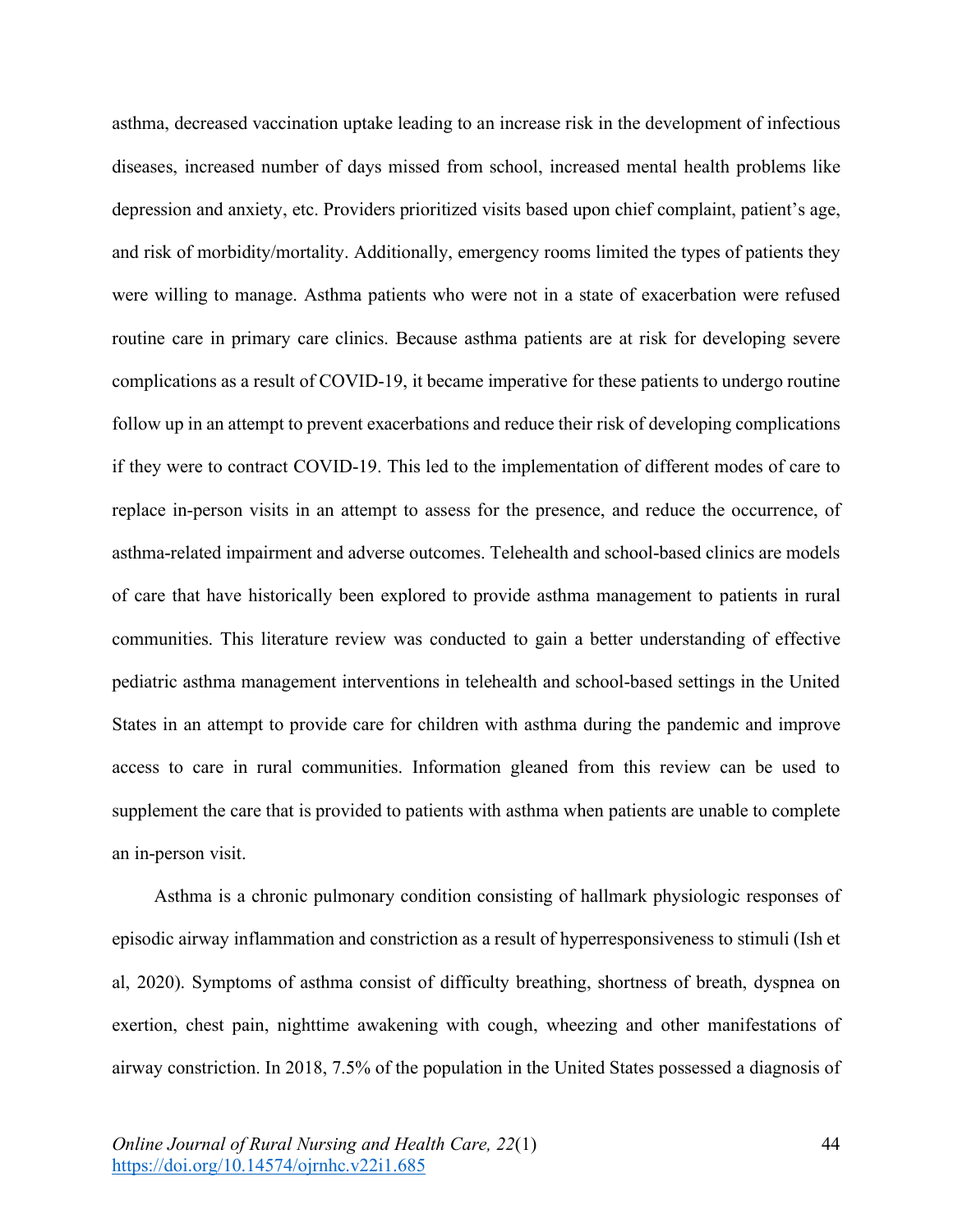asthma (Centers for Disease Control and Prevention [CDC], n.d.b.). More specifically, 5,530,131 children, defined by age as anyone less than eighteen years of age, were plagued with this chronic yet manageable condition. The management of asthma consists of two parts: reducing the risk of impairment by preventing asthma-related symptoms and reducing the risk of adverse outcomes that are associated with this condition (Ish et al., 2020; National Heart, Lung, and Blood Institute [NHLBI], 2007). Asthma-related impairment is defined as the inability to participate in daily activities as a result of new or recurring symptoms of asthma, and the prescribed use of a shortacting beta2-agonist more than two times per week. Impairment is also defined subjectively as the patient's perceived asthma-related limitations. The following adverse outcomes indicate poor asthma control: an asthma exacerbation, a reduction in lung function, or the need for medical management in an emergent, urgent, or acute healthcare setting. In pediatric populations, asthma related impairment manifests in numerous ways including missed days from school, and increased expenditures related to the utilization of health care services. The CDC (n.d.a) attested that children with asthma missed approximately 13.8 million school days in 2013. From 2008 to 2013, asthmarelated healthcare costs equated to \$50.3 billion per year (Kim et al., 2020). In 2019, 178 children died from asthma-related complications (National Center for Environmental Health, 2021).

Effective asthma management consists of the use of appropriate pharmacologic agents prescribed during scheduled visits, leading to a reduction in impairment and risks of adverse outcomes (Kim et. al., 2020). Although pharmacologic interventions at various stages of medicinal management has changed, the overall premise of managing asthma in a stepwise manner based on symptom severity and prevention of exacerbations have remained the same for over a decade (Ish et al., 2020; NHLBI, 2007). During a pandemic, providers must remain focused on the following pillars of asthma management: 1) the reduction in pulmonary inflammation as a result of reduced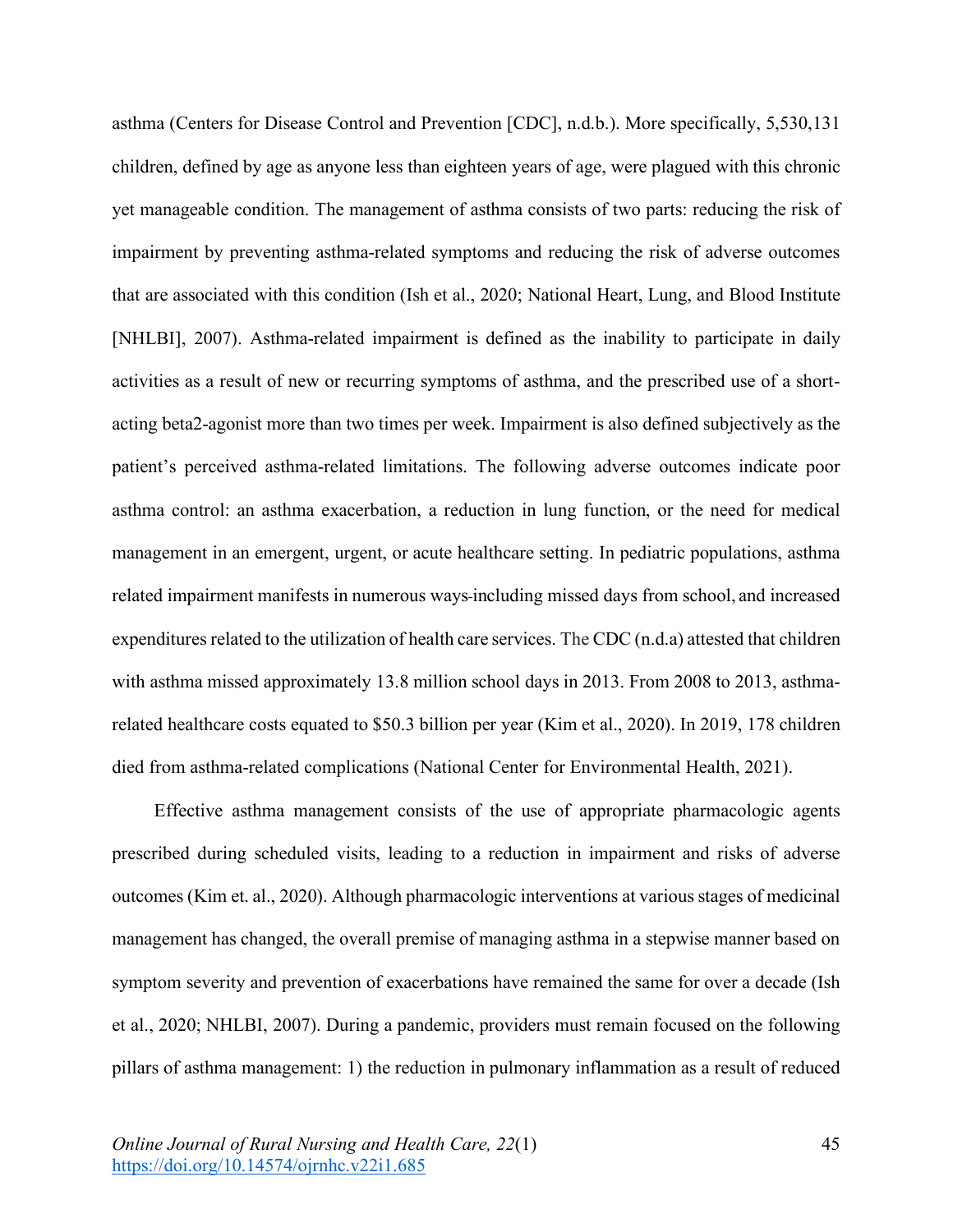exposure to irritants and allergens and the employment of asthma medication, 2) scheduled assessments of patients by providers skilled in the management of asthma, and 3) the ongoing monitoring of medication use and provision of patient education (National Asthma Education and Prevention Program, 2020; NHLBI, 2007). If there is a breakdown in any of the management pillars, patients are placed at risk for impairment and the occurrence of adverse outcomes. The care received by pediatric patients depends on the involvement of their caregiver in managing the patients' condition—e.g. the adherence to prescribed medication practices, employment of proper medication administration technique, and the availability of caregivers to ensure that regular follow-ups occur and at appropriate intervals. Healthcare teams must ensure that access to care does not serve as a barrier to asthma management in pediatric populations while combating the risks that are associated with social determinants of health and subsequent health disparities. Access to care has always been problematic for rural populations and rose to prominence during the pandemic.

#### **Methods**

The review for this practice paper was performed with the guidance of a research librarian using Scopus and Medline as search engines. *Intervention* was used as a wildcard search term to broaden the search to include any article that included *intervention* as a term in the title, keywords, or abstract; this was coupled using *and* with several abstract search terms—e.g*. outcomes or benefits or impact, or effectiveness* and *"asthma control."* The search resulted in 650 articles, leading to the addition of *pediatric* as an abstract search term, which yielded 351 articles. Further narrowing of the search by various terms resulted in the seven articles that will be covered in this review of literature about alternative models of care for pediatric patients with asthma and the healthcare needs of this population.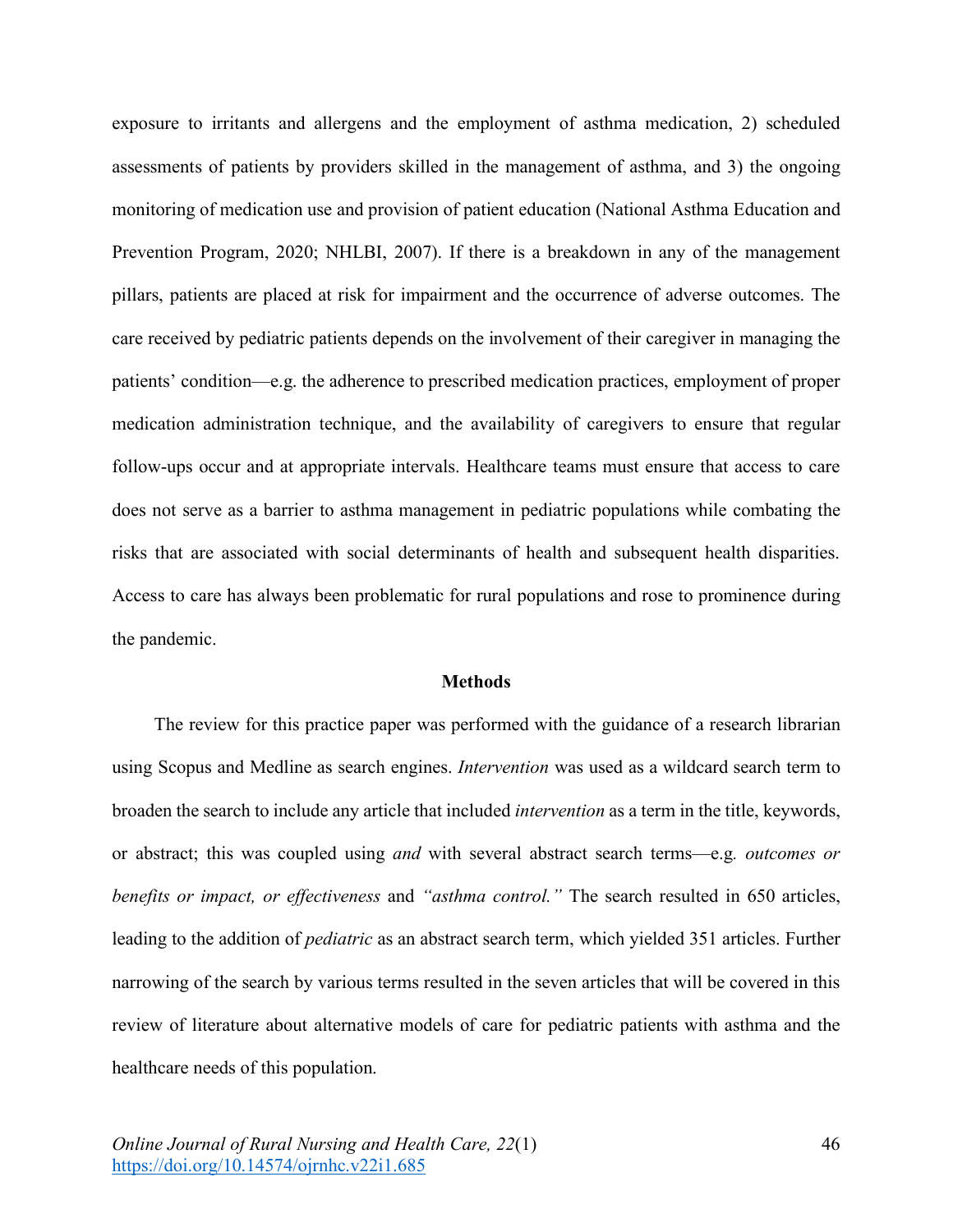# **Results**

Kim et al. (2020) completed a systematic review of 317 articles, resulting in a review of seven articles, about the impact of telemedicine in school-based clinics on asthma outcomes in pediatric populations. The reviewed articles consisted of the provision of synchronous and asynchronous tele-monitoring of asthma symptoms, paired with in person or online educational sessions, telemedicine provider visits, and/or the administration of asthma medications in a school setting. Five out of seven articles included patients with various degrees of asthma severity and two articles pertained to persistent asthma. The outcomes reviewed consisted of: missed school days (absence of significant findings), values from pulmonary function tests (absence of statistical findings), symptom free days (increase average number of days), use of health services (consisting of, but not limited to, an increase in use of prescriptive medications), and improved results from quality of life questionnaires (findings not significant). Kim et al. (2020) noted that future opportunities consist of the need to develop randomized control trials to assess the impact of telemedicine in school-based clinics on asthma outcomes.

The model of care used by Halterman et al. (2017) consisted of school-based asthma management programs that were sponsored by the Rochester School-Based Asthma Study. The focal intervention of the article was the direct observation of preventative asthma medication, noting an additional intervention of providing student assessments through the employment of audiovisual remote technology was also implemented. Children whose parents agreed to their involvement with the study underwent an evaluation to determine the severity of their asthma, received evidence-based medication management, and were provided with follow up asthma care. The targeted populations were children from lower socioeconomic statuses and those who identified as either Hispanic or non-Hispanic African Americans. Halterman et al. (2017) focused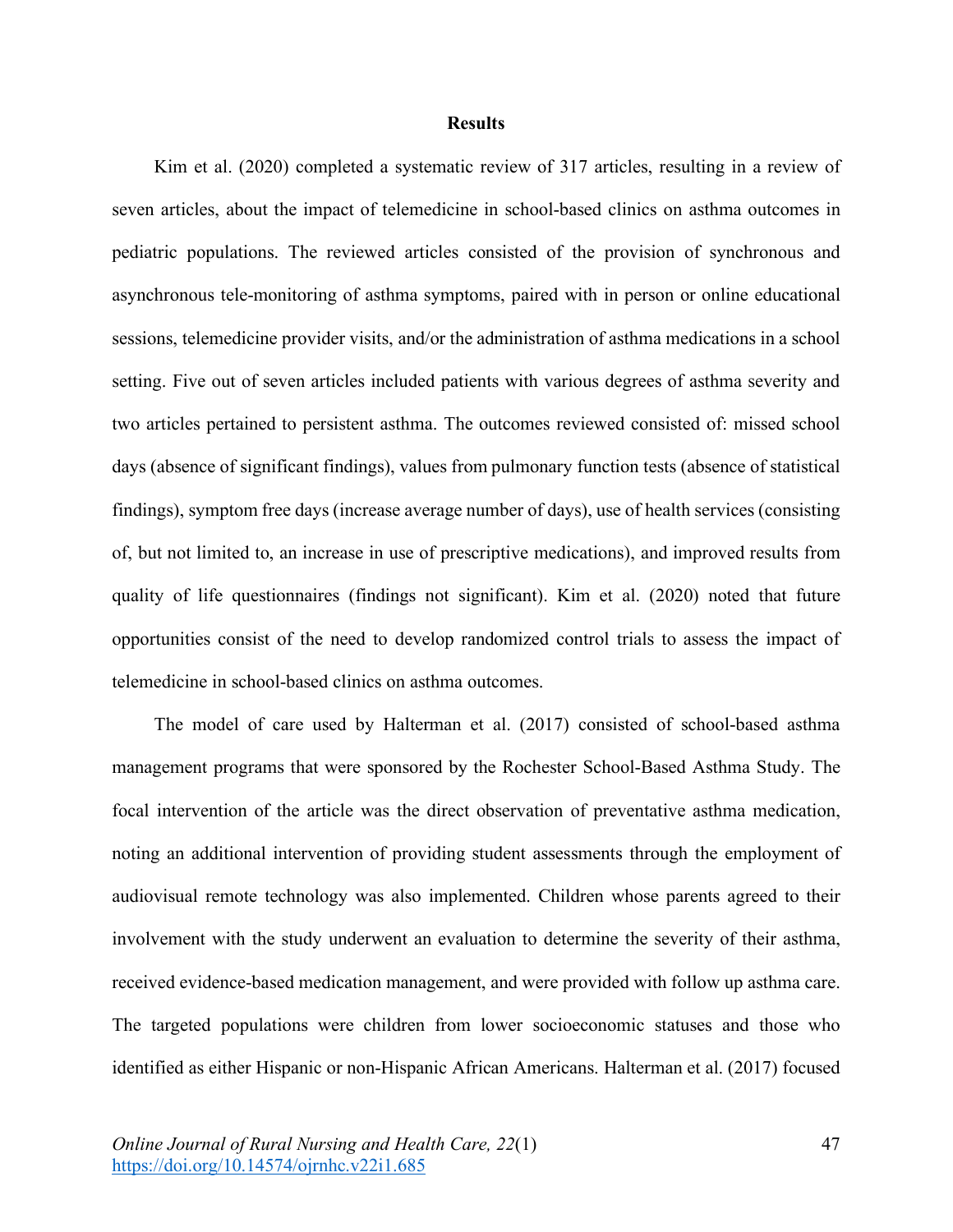on the employment of the intervention and the design of the study. The article was not associated with quantitative outcomes, rather based on findings from the Rochester School-Based Asthma Study, which manifested interventions like direct observation and the use of remote technology to assess asthma status resulted in a reduction in days missed from work and school for parents and students respectively.

Anderson et al. (2020) implemented home visits by licensed personnel as a model of care to improve asthma outcomes through the reduction of environmental allergens and providing inhaler use education. The hypothesis behind these interventions was: the current timeframe that is allotted to providers to care for patients does not afford providers with an opportunity to address every aspect of asthma management, especially the provision of education. Families completed the National Environmental Education Foundation's (n.d.) Environmental History Form for Pediatric Patients. Based on findings, guideline-based interventions were employed. Anderson et al. (2020) manifested that home visits were a cost-effective approach to asthma management when compared to the cost of providing emergent, urgent, or acute care to asthma patients.

Perry and Margiotta (2020) discussed implementation of telehealth to improve the management of asthma in the pediatric population and improve access to care for rural populations. Targeted asthma education and continuity of care play an integral role in disease control and management (Perry & Margiotta, 2020). Their systematic review demonstrates the effectiveness of school-based telehealth in the delivery of follow-up encounters and implementation of specific interventions, such as remote spirometry, education. More importantly, patients in geographical locations with poor access to specialty care and limited, or lacking, access to internet services have identified school-based telemedicine as a feasible option to improve asthma self-management and asthma outcomes. However, implementation of a telemedicine program yields the significant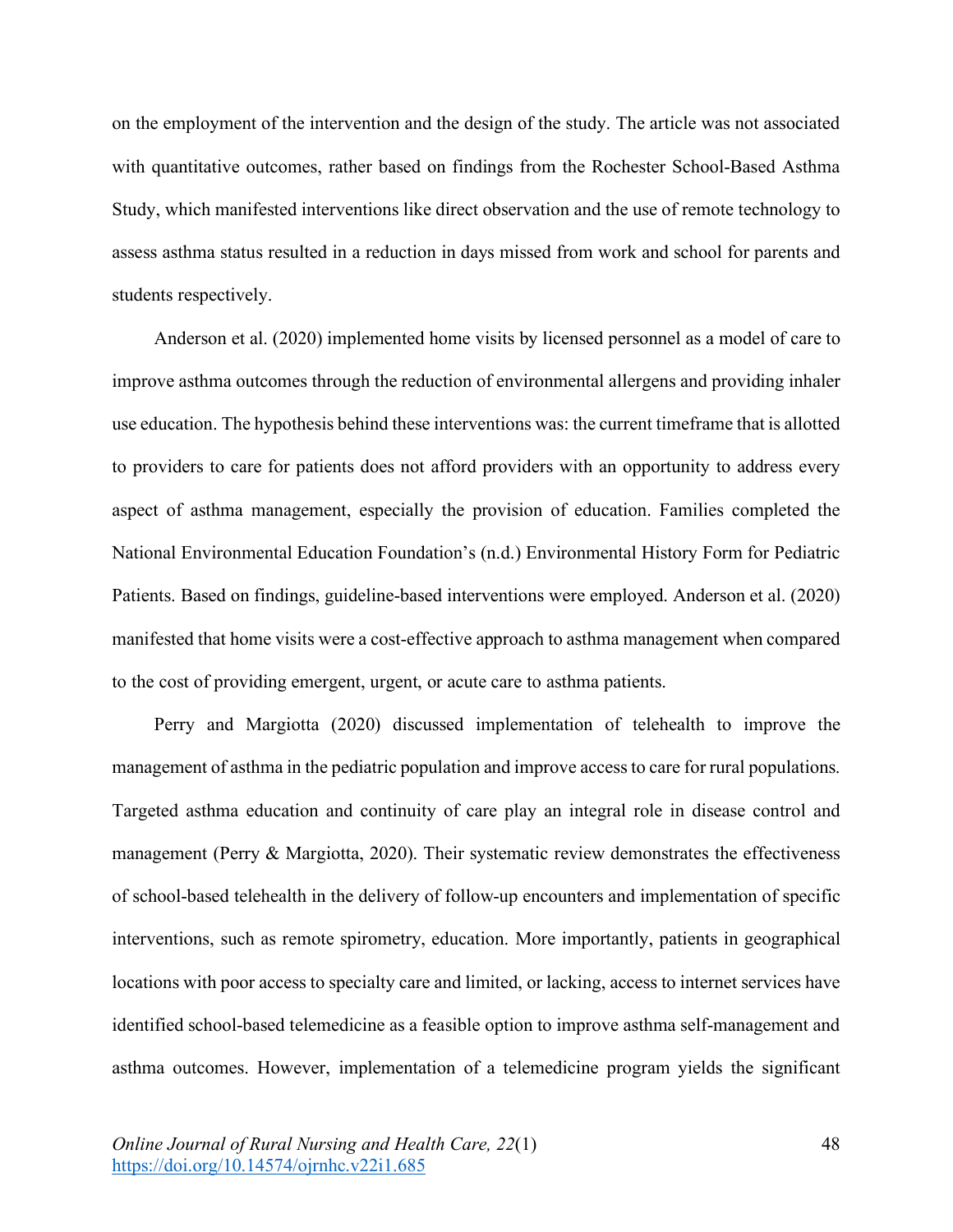barrier of funding and financial reimbursement. A comprehensive telehealth cart, which can be used during telehealth visits, can range from \$10,000 to \$35,000 (Perry & Margiotta, 2020). This cost does not include the purchase of Health Insurance Portability and Accountability Act compliance software or additional expenses to ensure adequate internet bandwidth to support highquality videoconferencing. Additionally, parity in coverage and reimbursement (Pre-COVID-19) was not federally mandated (Perry & Margiotta, 2020). Provider training, readiness, and accessibility also pose as significant barriers in implementation of telehealth. In response to COVID-19, forty-one states implemented waivers to modify the requirements for telehealth (Federation of State Medical Boards, 2021). Although barriers to telehealth exist, financial benefits are associated with the employment of telehealth services. Perry and Margiotta (2020) highlight the potential cost savings associated with conducting follow-up encounters via telehealth.

Bian et al. (2019) conducted a retrospective analysis to explore the relationship of a schoolbased telehealth program and emergency department (ED) visits made by children in five rural counties in South Carolina. The analysis entailed a review of state Medicaid claims data from 2012 to 2017. In 2014, a school-based telehealth program was established in seven counties to manage acute and chronic diseases. An asthma specific training program was integrated into the program. Study authors created two samples  $- (1)$  children (ages 3 to 17 years) enrolled in South Carolina Medicaid for at least one month, and residing in one of 5 counties, and (2) a subsample of children diagnosed with asthma. Children residing in Williamsburg County served as the intervention group and the four surrounding counties without a telehealth program served as the control group (Bian et al., 2019). In Williamsburg County where telehealth services were offered, the mean monthly ED visits for children increased from 3.65% to 3.87%. Whereas the mean monthly ED visits for children in the counties with no telehealth services (control) were 3.37% and 3.56%. For the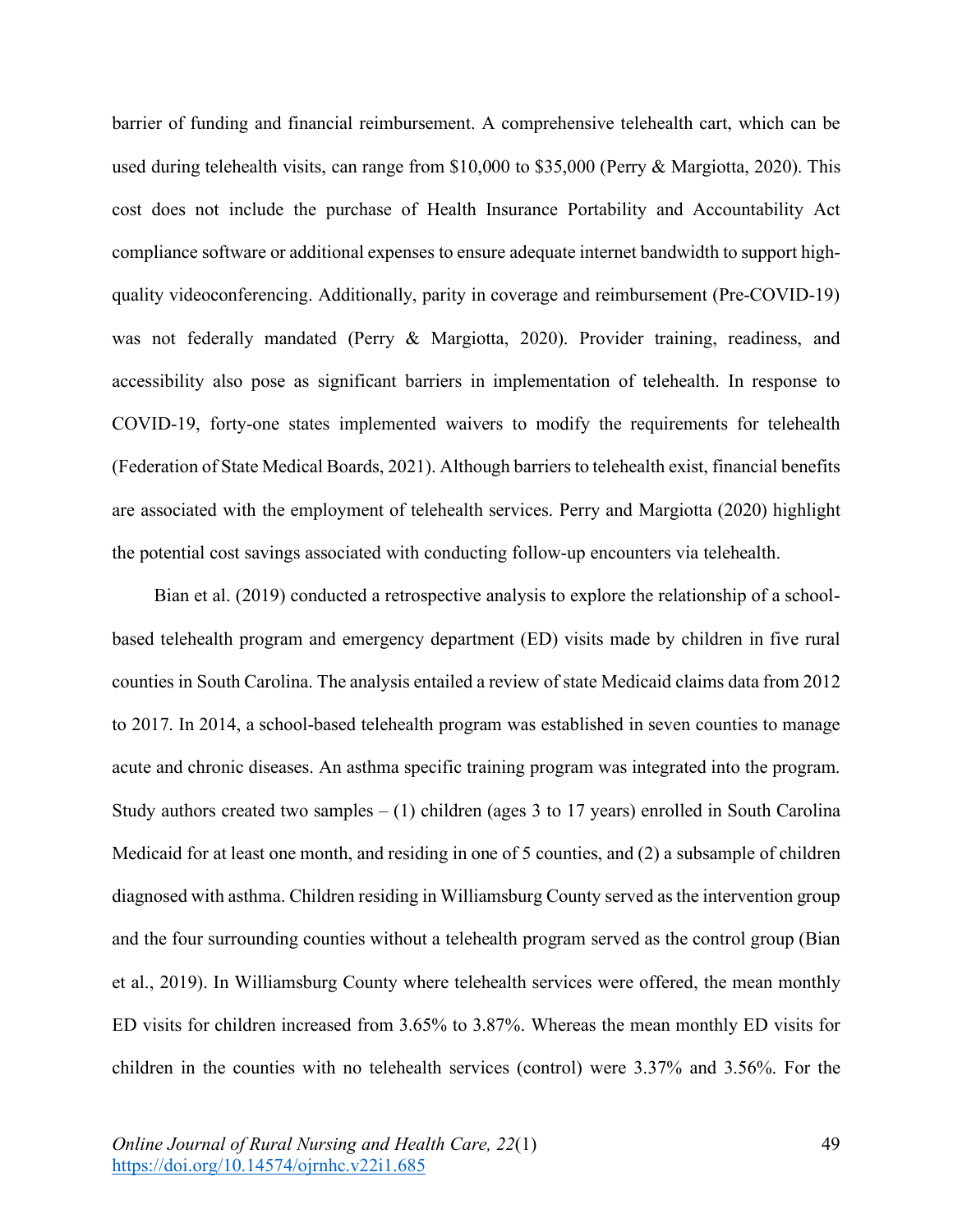children diagnosed with asthma, the mean monthly ED visits increased from 3.16% to 3.38% for those in the intervention county; and, were 3.02% and 3.9% in the counties with no telehealth services. Bian et al. (2019) concluded no overall benefit of a school-based telehealth program to those with limited access to care. However, the author did find a strong association between the presence of school-based telehealth programs and the improvement in health outcomes—e.g. 21% reduction in potential ED visits in children residing in rural areas.

Kakar et al. (2020) conducted participatory research in an attempt to increase the use of asthma action plans in African Americans from lower socioeconomic classes. The team met with a community advisory council to discuss the need to improve asthma outcomes and a community decision was reached to employ the use of asthma action plans as a tool to improve asthma selfmanagement. The goal was to change the model of care that was provided to asthma patients by pediatric providers by increasing the use of asthma action plans (AAP) through the provision of incentives to providers to encourage the use of AAP. Updated AAPs were provided to practices and those who distributed the AAP to patients were provided with free children's books. The provision of asthma education by providers to patients serves as the cornerstone of understanding the chronicity of asthma, medication management, and recognizing symptoms that indicate when to seek additional care. Asthma education is often provided verbally and reinforced in written form through the provision of an asthma action plan. Kakar et al. (2020) updated asthma action plans by adding the names and colored pictures of various inhalers to the back of the asthma action plans with the goal of improving communication between providers and patients about various asthma medications. The goal was to provide an intervention that removed the barrier of inadequate provider-patient communication and increased understanding of asthma medications to improve asthma outcomes.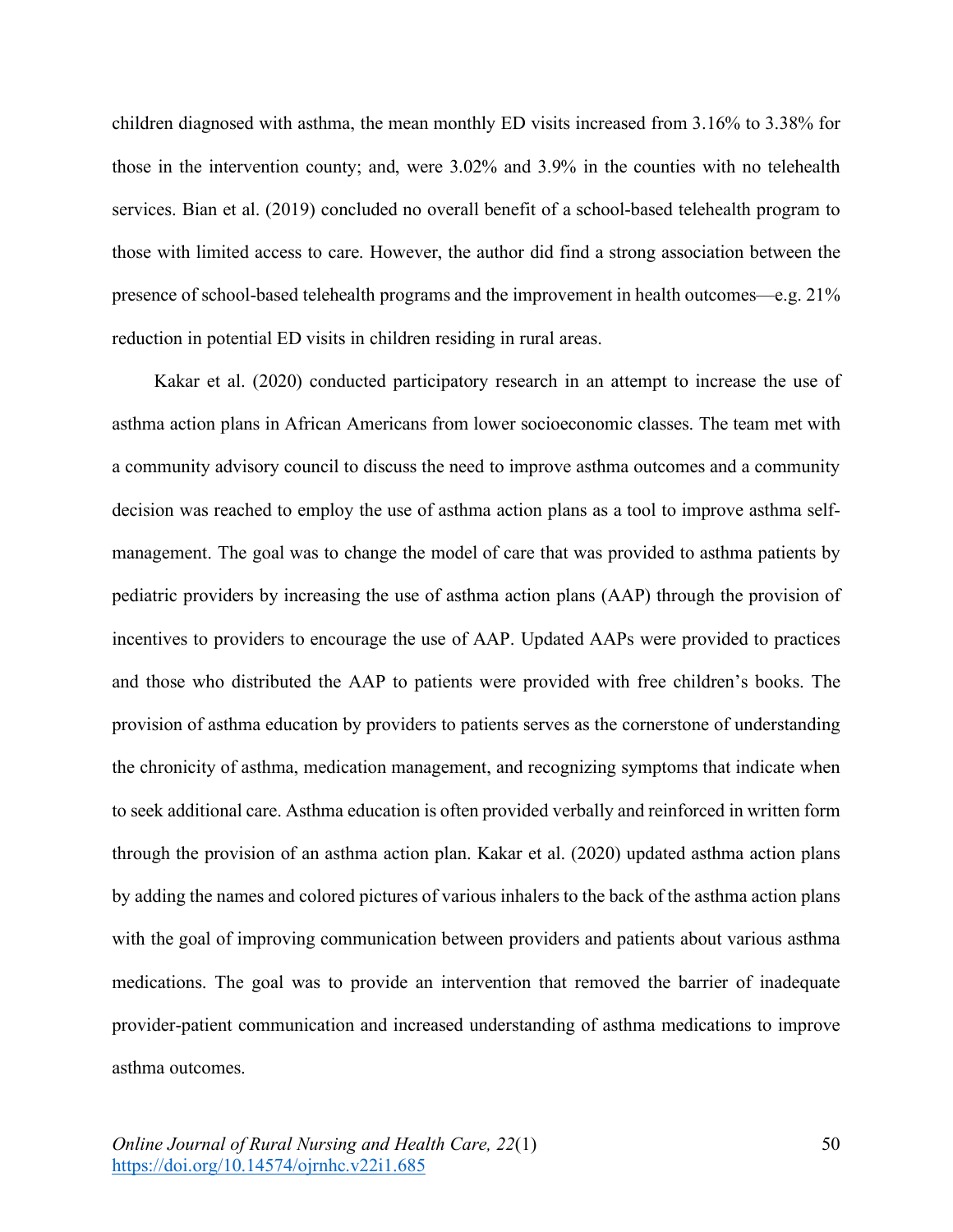The fact that asthma outcomes are impacted by social determinants of health and health disparities is general knowledge. Miadich et al. (2020) contributed to the body of knowledge about asthma outcomes by analyzing the impact of stress on asthma outcomes, focusing on adolescents. Stress was defined as growing up in poverty, occurrences of adolescent-caregiver conflict, witnessing or involvement with community or family violence (defined as neighborhood stress), and episodes of social stress in the form of peer-pressure and/or school-related stress. The authors viewed stress through the ecobiodevelopmental and toxic frameworks (Miadich et al., 2020). And, the cumulative risk model was used to assess the stressors experienced by the adolescents and information about stressors was collected from questionnaires that were answered during research sessions. The results were then compiled into a cumulative risk score and compared to the patients' asthma outcomes. Asthma outcomes were defined as visits to the emergency department, asthma control, and quality of life. The study found that an increase in cumulative risk score adversely impacts asthma outcomes. Future opportunities consisted of the implementation of interventions to reduce stress as a method to improve asthma outcomes.

## **Discussion**

In 2020, over 5.5 million children were diagnosed with pediatric asthma (CDC, n.d.b.). Asthma-related healthcare costs over a five-year period were estimated at \$50.3 billion per year (Kim et al., 2020). These costs reinforce the importance of disease management and utilization of effective care models that have demonstrated success in patient populations adversely affected by asthma. As providers continue their plight to eradicate problems related to access to care, which so often affects rural communities, and navigate a new era of healthcare that was birthed from the pandemic, they should remain grounded in the foundational knowledge of evidence-based asthma management.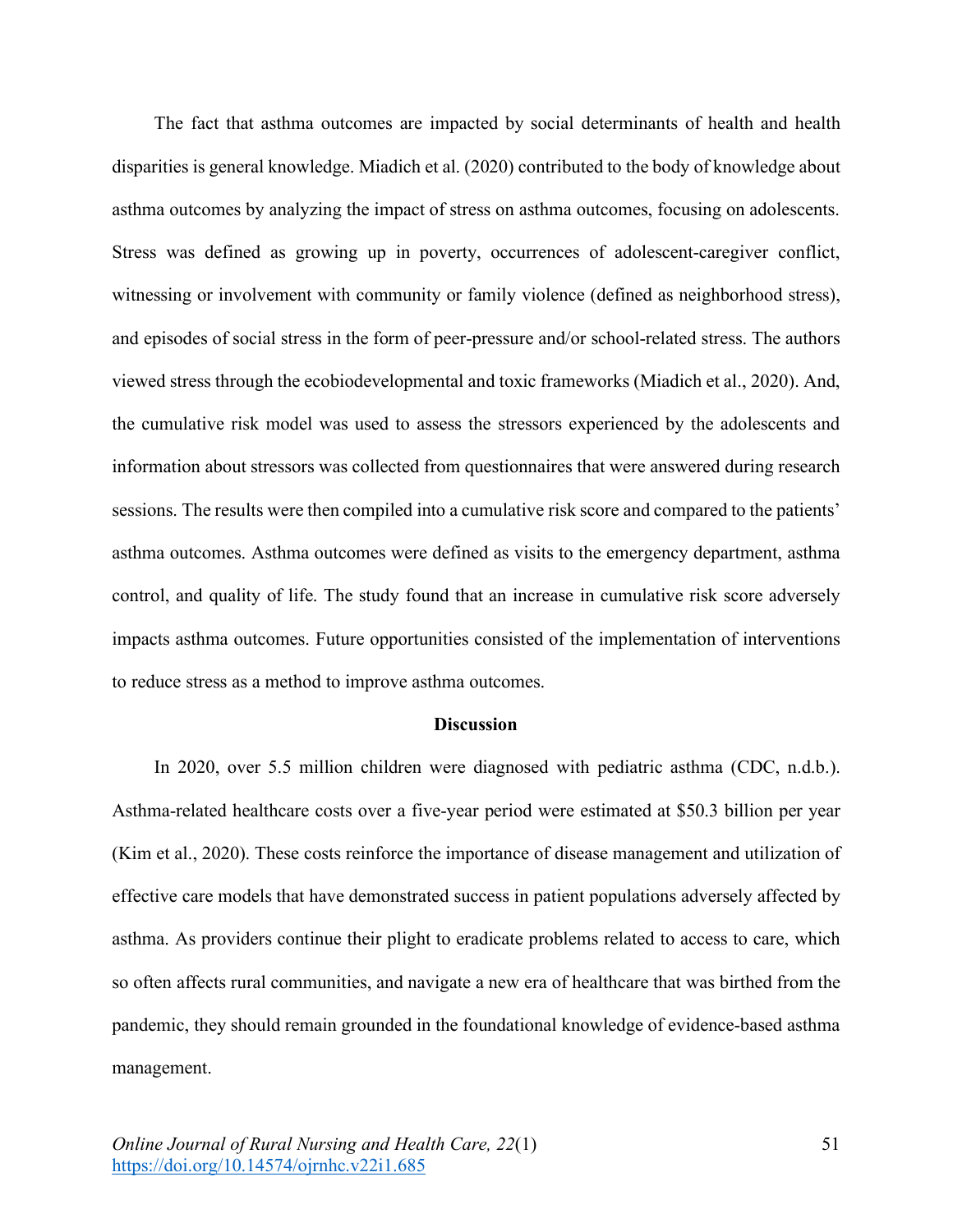Asthma is a chronic, but manageable, condition consisting of episodic airway inflammation and constriction due to bronchial hyperresponsiveness (Ish et al., 2020). The purpose of asthma management is to decrease risk of 1) impairment by preventing asthma-related symptoms and 2) the occurrence of adverse outcomes (Ish et al., 2020; NHLBI, 2007). Prior to the COVID-19 Pandemic, the primary model of care for pediatric asthma management consisted of face-to-face encounters. For those living in rural areas, such encounters were limited as a result of reduced access to healthcare. In 2020, the CDC issued guidance advising healthcare providers to adopt social distancing practices and encouraged the delivery of clinical services via telehealth. This position supported providers in exploring telehealth as a mitigating strategy to deliver healthcare in rural areas, even after the pandemic. Although this practice paper is limited by the method used to complete the literature search, information was gleaned about effective methods of asthma management outside of traditional in-office encounters.

# **Clinical Implications**

Utilization of telehealth services and the provision of chronic care management in schoolbased clinics have proven to be successful care models in the management of pediatric asthma. The employment of these methods is positively correlated with improved pediatric asthma outcomes. Such models of care were historically implemented to improve healthcare access to patients living in rural populations. During the pandemic, utilization of telehealth services and the provision of chronic care management in school-based clinics may continue to be employed as a mechanism for improving access to care in the midst of actions to slow the spread of COVID-19, i.e. social distancing. The pandemic levelled the field of healthcare and made access to care a problem for not only rural populations, but a problem for everyone.

### **Implications for Practice**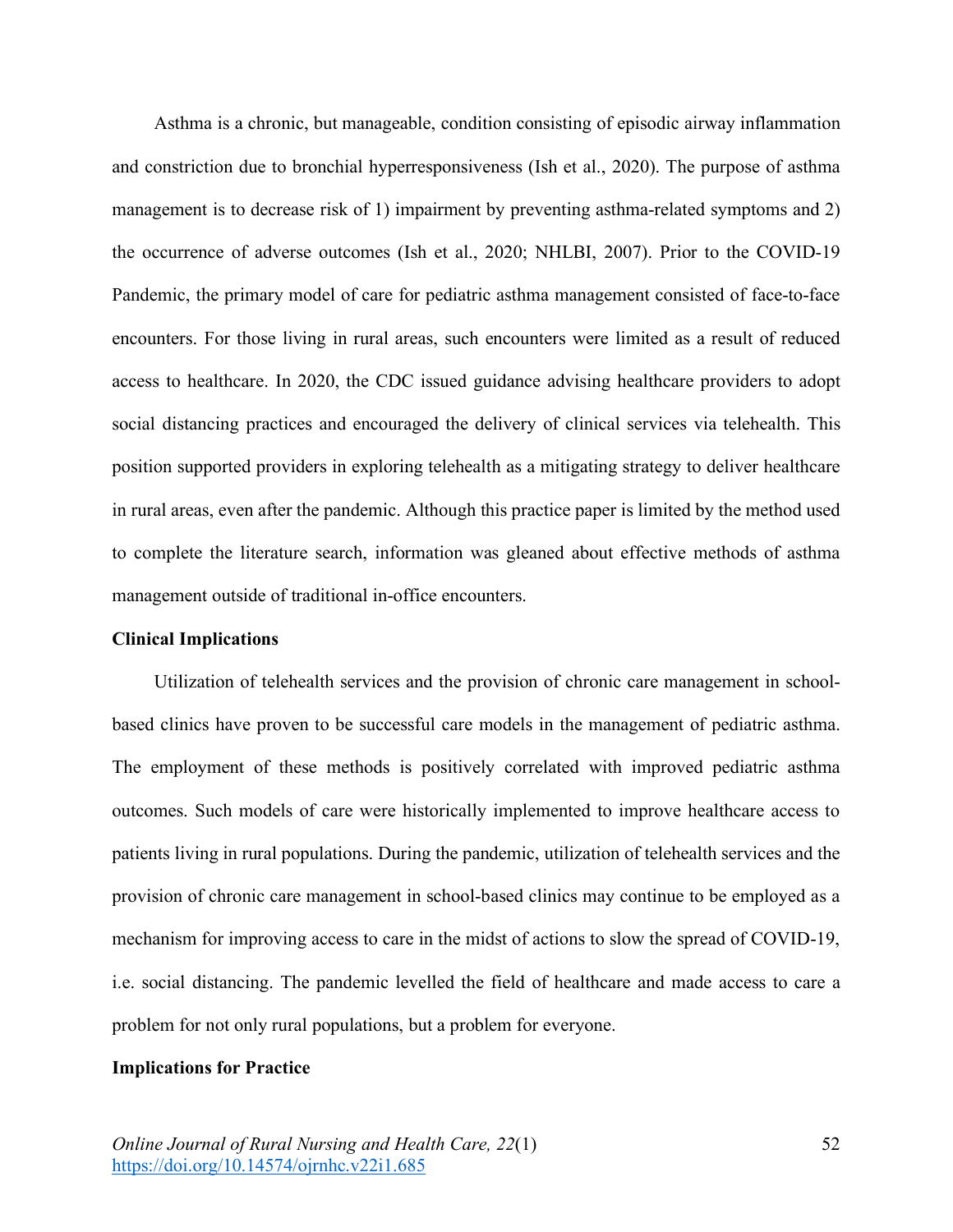In order to continue insurer reimbursements for telehealth and school-based healthcare services, research is needed in support of these healthcare models demonstrating their effectiveness on the improvement of 1) clinical outcomes as manifested by a reduction in the frequency and severity of asthma exacerbations and 2) reduction in costs associated with missed days from school and work as a result of asthma exacerbations. The goals of healthcare workers are to prevent a reduction in lung function and impairment in activities of daily living in patients with asthma. Health care workers need to generate research and practice articles in support of the effectiveness of telehealth in the management of pediatric asthma. As COVID-19 continues to mutate and pose a mortal risk to patients with asthma, providers, nurses, and medical assistants must continue to share ideas as we work towards improving access to care and providing the best care possible to the most vulnerable members of our population, our children.

# **References**

- Akinbami L. J., Moorman J. E., & Liu X. (2011, January 12). Asthma prevalence, health care use, and mortality: United States, 2005-2009. National Health Statistics Report, *12*(32), 1-14. https://www.cdc.gov/nchs/data/nhsr/nhsr032.pdf
- Anderson, M. E., Zajac, L., Thanik, E., & Galvez, M. (2020). Home visits for pediatric asthma-A strategy for comprehensive asthma management through prevention and reduction of environmental asthma triggers in the home. *Current Problems in Pediatric and Adolescent Health Care*, *50*(2), Article 100753. https://doi.org/10.1016/j.cppeds.2020.100753
- Bian, J., Cristaldi, K. K., Summer, A. P., Su, Z., Marsden, J., Mauldin, P. D., & McElligott, J. T. (2019). Association of a school-based, asthma-focused telehealth program with emergency department visits among children enrolled in South Carolina Medicaid. *JAMA Pediatrics*, *173*(11), 1041–1048. https://doi.org/10.1001/jamapediatrics.2019.3073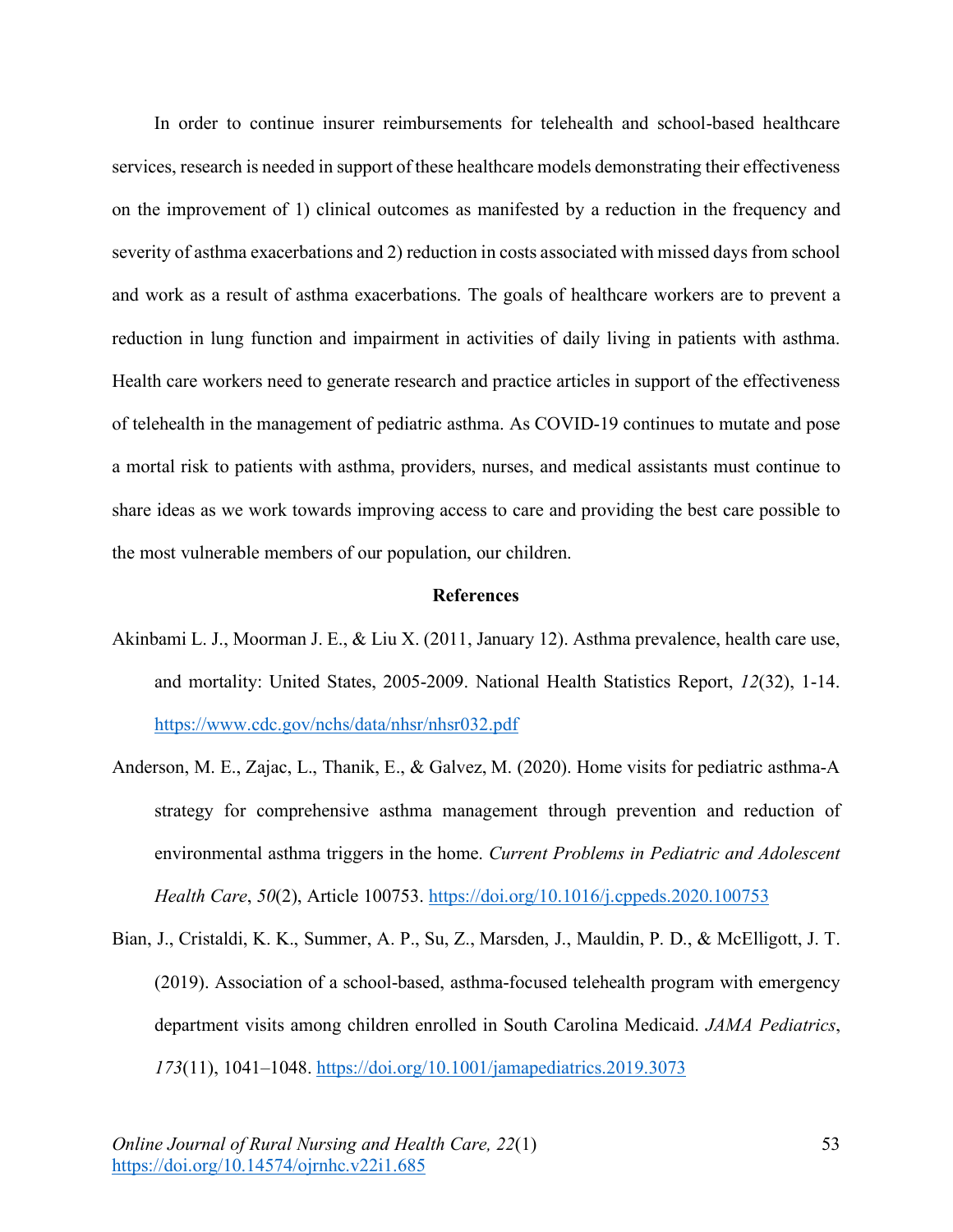- Brown, C. L., Montez, K., Amati, J. B., Simeonsson, K., Townsend, J. D., Orr, C. J., & Palakshappa, D. (2021). Impact of COVID-19 on pediatric primary care visits at four academic institutions in the Carolinas. *International Journal of Environmental Research and Public Health, 18*(11), Article 5734. https://doi.org/10.3390/ijerph18115734
- Bukstein, D. A., Guerra, D. G., Jr., Huwe, T., & Davis, R. A. (2020). A review of shared decisionmaking: A call to arms for health care professionals. *Annals of Allergy, Asthma & Immunology*, *125*(3), 273-279. https://doi.org/10.1016/j.anai.2020.06.030
- Centers for Disease Control and Prevention. (n.d.a.). *AsthmaStats* [Fact sheet]. U.S. Department of Health and Human Services. https://www.cdc.gov/asthma/asthma\_stats/AstStatChild Missed School Days.pdf
- Centers for Disease Control and Prevention. (n.d.b.). *Most recent national asthma data*. U.S. Department of Health and Human Services. https://www.cdc.gov/asthma/most\_recent\_ national\_asthma\_data.htm
- Economic Research Service. (2021, July 12). *The COVID-19 pandemic and rural America.* U. S. Department of Agriculture. https://www.ers.usda.gov/covid-19/rural-america/
- Federation of State Medical Boards (2021, January). U.S. States and territories modifying requirements for telehealth in response to COVID-19. https://www.fsmb.org/siteassets/ advocacy/pdf/states-waiving-licensure-requirements-for-telehealth-in-response-to-covid-19.pdf
- Halterman, J. S., Tajon, R., Tremblay, P., Fagnano, M., Butz, A., Perry, T. T., & McConnochie, K. M. (2017). Development of school-based asthma management programs in Rochester, New York: Presented in honor of Dr Robert Haggerty. *Academic Pediatrics*, *17*(6), 595-599. https://doi.org/10.1016/j.acap.2017.04.008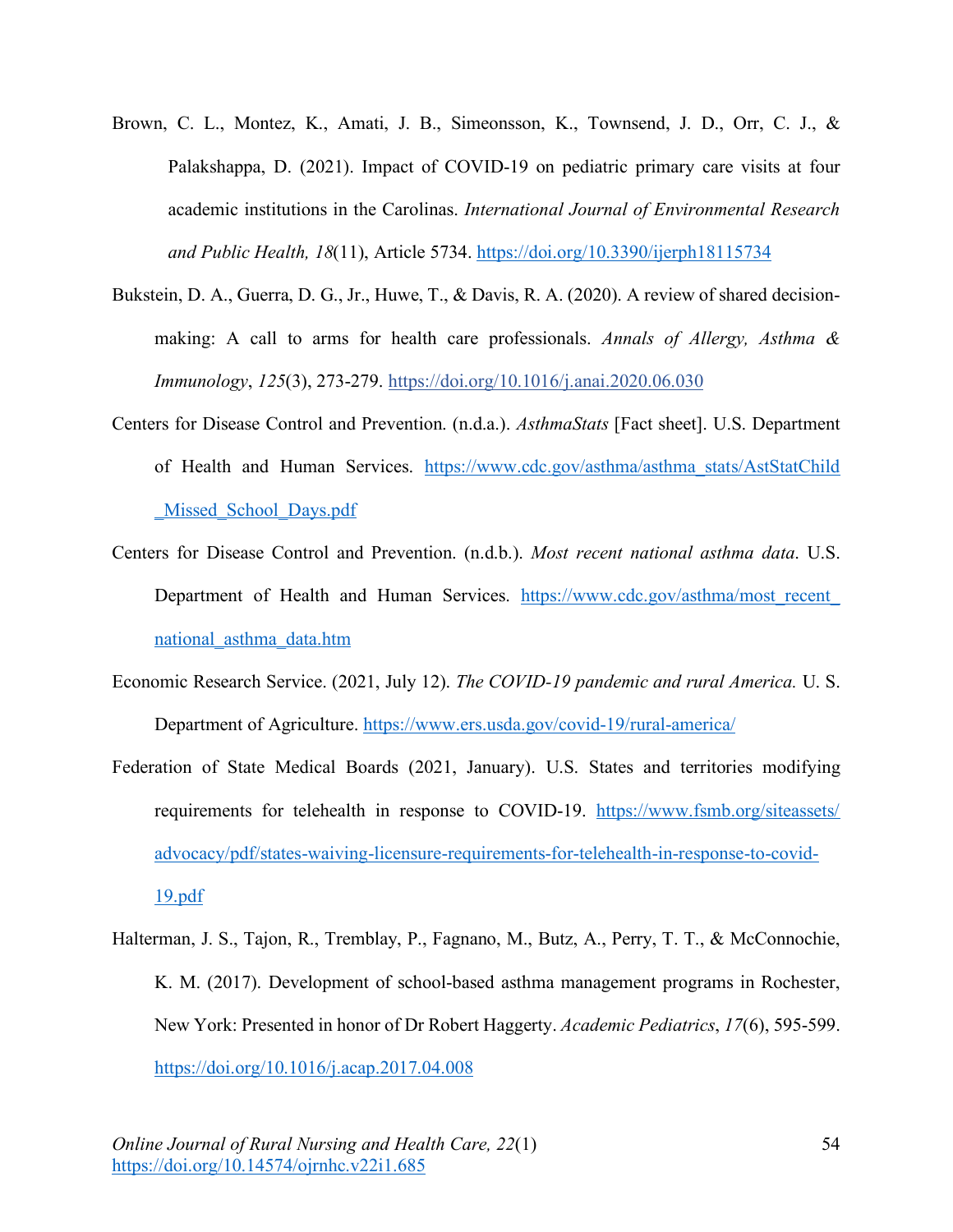- Ish, P., Malhotra, N., & Gupta, N. (2020). GINA 2020: What's new and why? *Journal of Asthma, 58*(10), 1273-1277. https://doi.org/10.1080/02770903.2020.1788076
- Kakar, R., Combs, R., Ali, N., Muvuka, B., & Porter, J. (2021). Enhancing the design and utilization of asthma action plans through community-based participatory research in an urban African American community. *Patient Education and Counseling*. 104(2), 276-281. https://doi.org/10.1016/j.pec.2020.08.032
- Kim, C. H., Lieng, M. K., Rylee, T. L., Gee, K. A., Marcin, J. P., & Melnikow, J. A. (2020). School-based telemedicine interventions for Asthma: A systematic review. *Academic Pediatrics*, *20*(7), 893–901. https://doi.org/10.1016/j.acap.2020.05.008
- Miadich, S. A., Everhart, R. S., Greenlee, J., & Winter, M. A. (2020). The impact of cumulative stress on asthma outcomes among urban adolescents. *Journal of Adolescence*, *80*, 254-263. https://doi.org/10.1016/j.adolescence.2019.12.007
- National Asthma Education and Prevention Program. (2020). *2020 Focused updates to the asthma management guidelines*. U.S. Department of Health and Human Services, National Institute of Health, National Heart, Lung, and Blood Institute. https://www.nhlbi.nih.gov/node/90012
- National Center for Environmental Health (2021, March 30). *Most recent national asthma data.*  Centers for Disease Control and Prevention. https://www.cdc.gov/asthma/most recent\_national\_asthma\_data.htm
- National Environmental Education Foundation [NEEF] (n.d.) Environmental History Form for Pediatric Asthma Patients [Questionnaire]. https://www.neefusa.org/resource/asthmaenvironmental-history-form
- National Heart, Lung, and Blood Institute. (2007). Expert Panel Report 3 (EPR 3): Guidelines for the diagnosis and management of asthma (NIH Publication No. 08-5846). U.S. Department